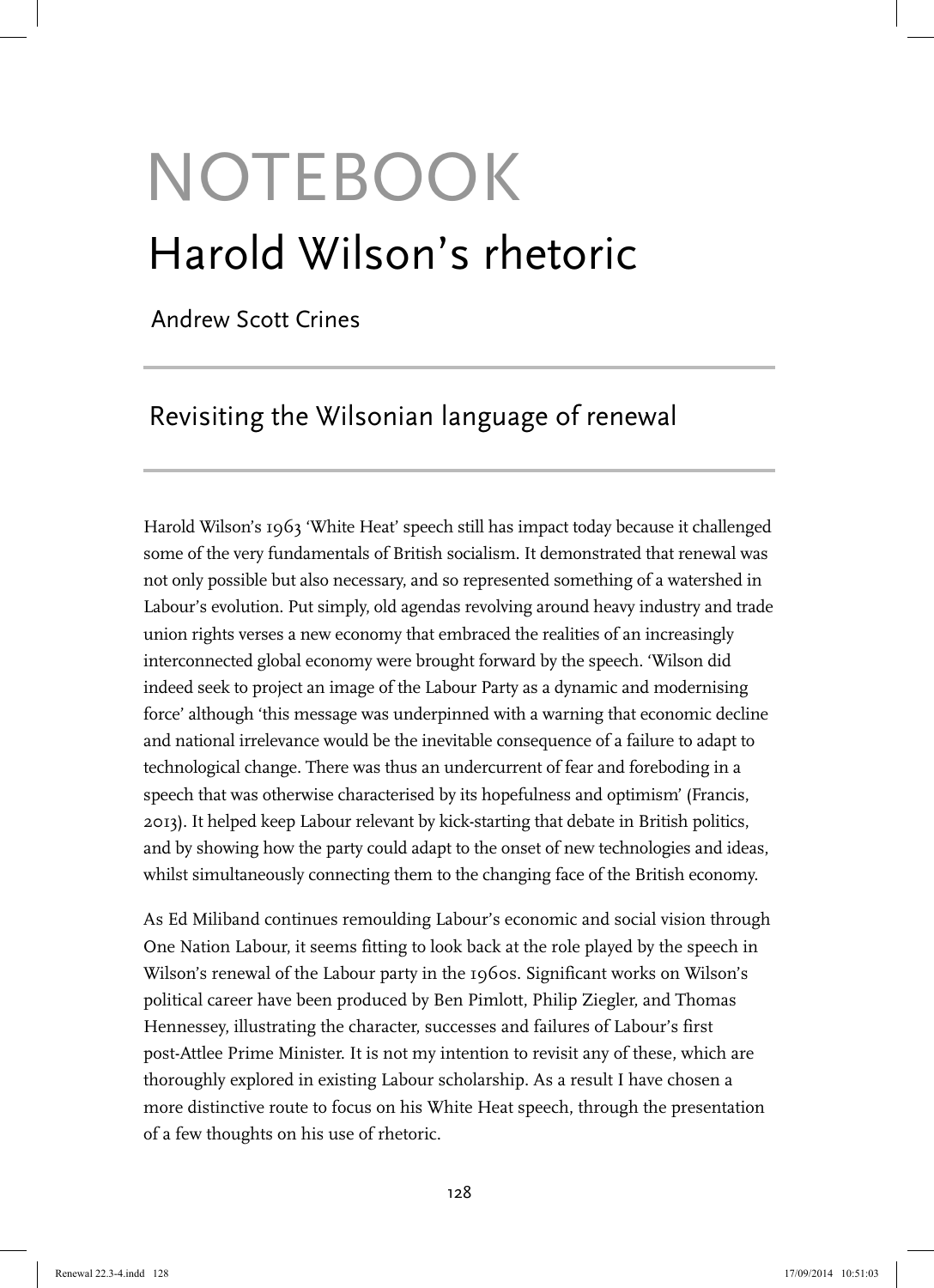My objective is briefly to scrutinise the *content* of the speech at the time of delivery. I am purposefully shying away from the subsequent political realities because they are beyond the scope of classical analysis of specific rhetorical devices.

## **What is rhetoric?**

To analyse the 'White Heat' speech, I use three classical rhetorical devices as identified by Aristotle, namely *ethos, pathos,* and *logos*:

To define briefly, *ethos* is the character and credibility of the orator, required in order to have rhetorical integrity with a chosen audience. Without such credibility an audience cannot be convinced of the argument, given that the trustworthy character of the speaker is undermined. *Pathos* is the capacity to generate emotion in an audience. This can be used to mould the audience into supporting the argument by alluding to some sense of common objective or belief. *Logos* relates to the convincing logic of a chosen argument, as without a logical basis any orator would find their position unappealing. (Crines, 2012, 84)

Each device can be taken in isolation for the purposes of academic analysis, but for a politician they tend to be interdependent. The combination of the use of *ethos*, *logos*, and *pathos* varies between speakers, and can depend on the audience and its expectations. I will return to this at the end of the article. But Wilson can justly be described as a skilful communicator who drew from each of these devices. I will now briefly discuss the speech in relation to the three rhetorical devices.

### **Ethos**

The first device to consider is *ethos*. The character of the speech is undoubtedly one of progress. It looked into the future in a manner that unsettled some of the traditionalists in the audience, who saw Labour's reason for being as protecting British workers from the very thing Wilson was suggesting they should embrace. But he attacked such traditionalists saying 'there is no room for Luddites in the Labour Party' (Wilson, 1963). What was in it for the miner, the steel worker, or the foundry engineer if Britain invested more in higher education to advance the sciences? Why should the Labour movement abandon its traditional moral ethical roots to embrace a strange new technological future which, to some extent, risked their jobs? Wilson retorted that the changes were already underway in the Soviet Union, United States, and other places and if Britain wanted the similar prosperity required to protect jobs it had to tap into that changing global economy. 'Already in the engineering and automobile industries in the United States they have reached a point where a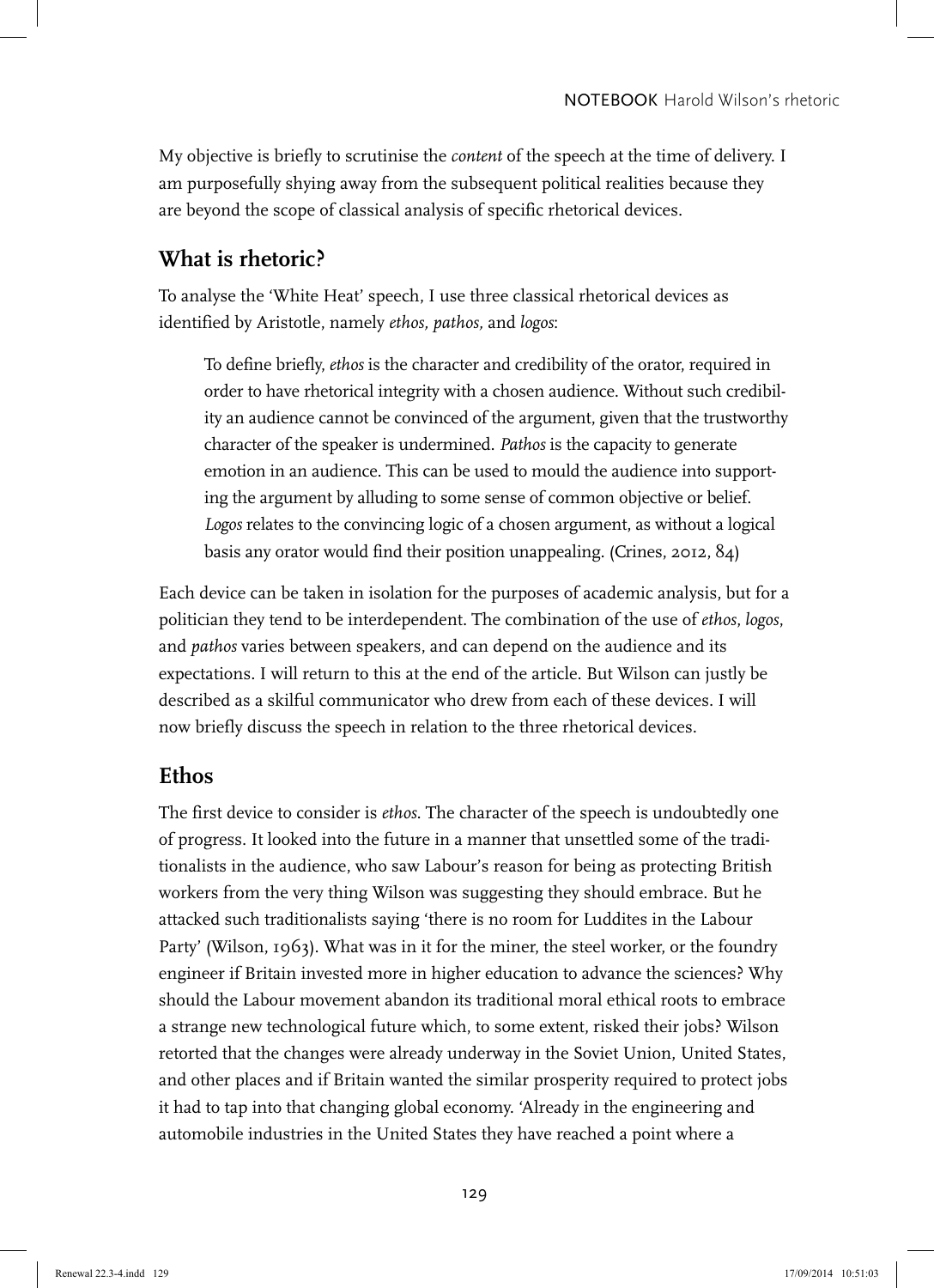programme-controlled machine tool line can produce an entire motorcar – and I mean an American motorcar, with all the gimmicks on it – without the application of human skill or effort' (Wilson, 1963). Given the declining traditional economy, a new reinvestment strategy was needed that looked forward rather than back and could embrace new technologies. Wilson added that if the state was to be used to mould the future of British enterprise, that re-moulding would transform the nature of British socialism. 'These facts, these inescapable facts, put the whole argument about industry and economics and socialism into a new perspective' (Wilson, 1963). Thus, the character of the speech was one of challenge to the Labour aristocracy rather than comfort, whilst simultaneously providing hope for a doubtful future.

Importantly, the speech tapped into a sense of Wilson's *newness* – politically, he wanted to embody that future as an electoral strategy. Certainly coming off the back of the defeats and divisions of the 1950s, Wilson's new message of hope for Labour and its future was that it should embrace science rather than fear it: 'We must harness socialism to science, and science to socialism' (Wilson, 1963). The debates over nationalisation and state ownership should be shifted towards technological change and education, to use the tools of socialism to inject a slice of a 'future socialist utopia' from the twenty-first century into 1960s Britain. Most important was the reliance on equality to ensure that education reforms match the needs of the future vis-à-vis a comprehensive education system. 'We simply cannot as a nation afford to neglect the educational development of a single boy or girl. We cannot afford to cut off three quarters or more of our children from virtually any chance of higher education. The Russians do not, the Germans do not, the Americans do not, the Japanese do not, and we cannot afford to either' (Wilson, 1963).

His message was that only Labour could achieve this revolution and that Britain should 'reject the Conservatives solution of mass depopulation of Britain's industrial areas' (Wilson, 1963). It can also be argued that Wilson thought opponents within the Labour Party shared with the Conservatives this lack of technological vision. The shop steward who saw personal gain as a justification for the next strike; the dogmatic Marxist who saw class war as the only way to socialist Britain; the activist that defined Labour purely as a defensive movement against other classes. These were the Labour aristocracy who too may have held back his message, so to these he sought to bring them on side by urging unity in the face of the need to look to the future. The facts of industrial change, 'these inescapable facts, put the whole argument about socialism in a new perspective' which goes beyond traditional divisions about social class.

Succinctly, the rhetorical *ethos* Wilson used was the need to accept change as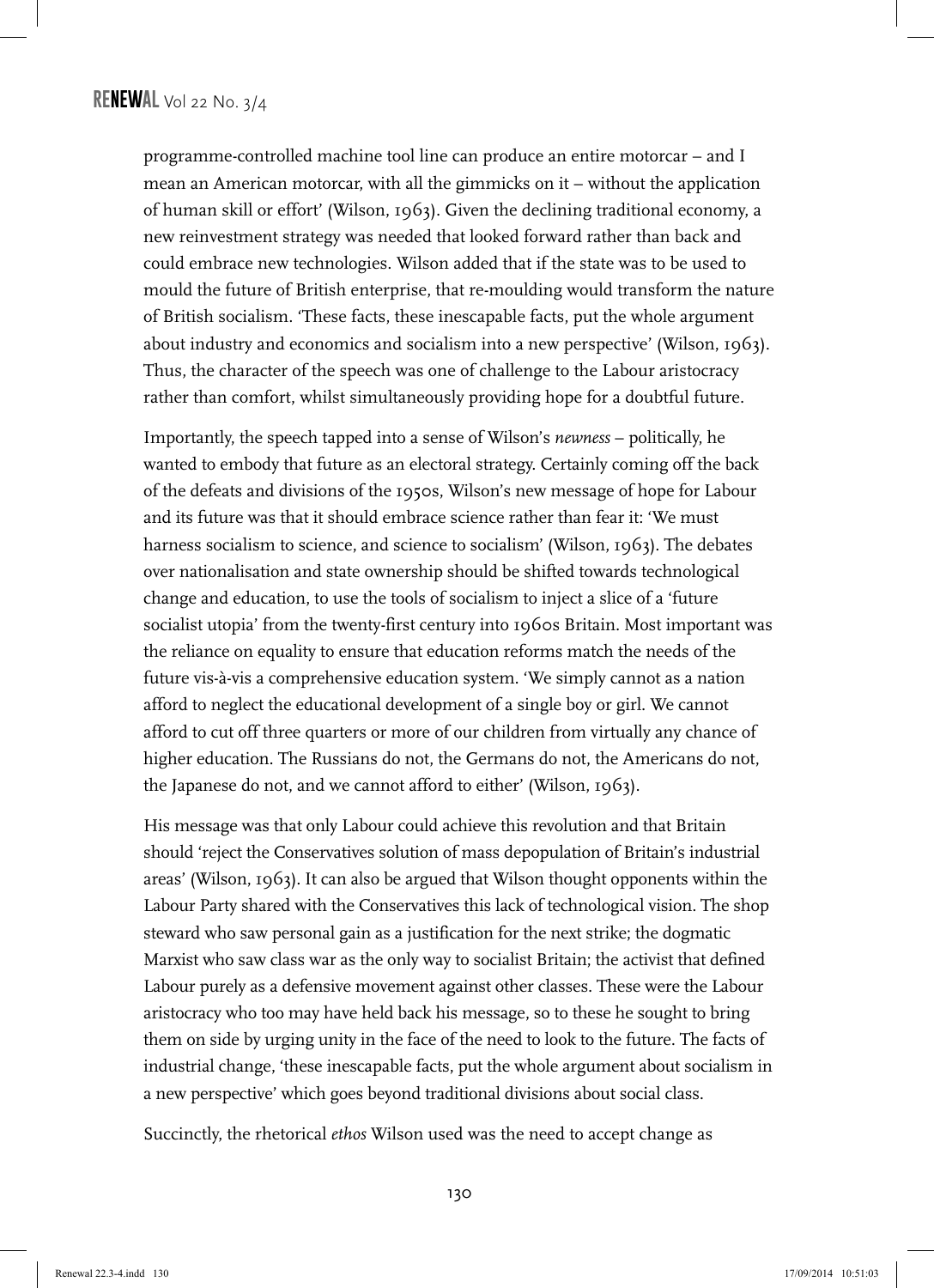inevitable. It was already happening on the global stage, so Britain and Labour would have to respond. The Tory and Labour elites risked holding Britain back with their ideological dogmatism, and so to these factions he argued the 'White Heat' of technological change was a reality from which they could not hide.

#### **Pathos**

The second rhetorical device looks at emotion. The *pathos* of Wilson's speech was a curious one. Often orators draw on humour or anger to compel an audience to action, or indeed inaction. Humour is entertaining; anger can be a huge motivator if used in the right way. These two emotions tend to be sufficient in making a strong impact upon the audience.

But Wilson used neither of these. Instead, he used *fear*. Wilson argued that if the labour movement failed to embrace the realities of global technological change it would reduce Britain to a virtual irrelevance and an economic backwater. Without technological change, 'let us be clear that in America today and in Britain tomorrow we face massive redundancies in office work no less than in industry.' Moreover, 'if man is not going to assert his control over machines, the machines are going to assert their control over man'. He continued: 'the problem is this. Since technological progress left to the mechanism of private industry and private property can lead only to high profits for a few, a high rate of employment for a few, and to mass redundancies for the many, if there had never been a case for socialism before, automation would have created it' (Wilson, 1963). Politically his socialist renewal strategy was dependent upon creating two rhetorical narratives, one leading to destitution and the other leading to progress through scientific innovation. This was his overarching political theme, which he supported the following year with his book *The Relevance of British Socialism*. Fear was also evoked through Wilson's argument that Labour as a party risked decline unless it embraced his agenda. Adapt or die was his message. Labour's connection with declining industries risked taking the party with them unless it renewed both.

But the key fear motivator here was economic. Economic inaction, or protectionism of traditional industries, would ultimately lead to Britain's place in the world declining. Those industries which the trade unionists wanted to protect would not be sustainable in the technological future, Wilson believed, because new economic realities superseded ideology. The pillars of the new economy would be new energy sources, education, what we know of today as the 'knowledge economy'. For Wilson, it had to be guided by the state rather than left to the market. That aspect of tradi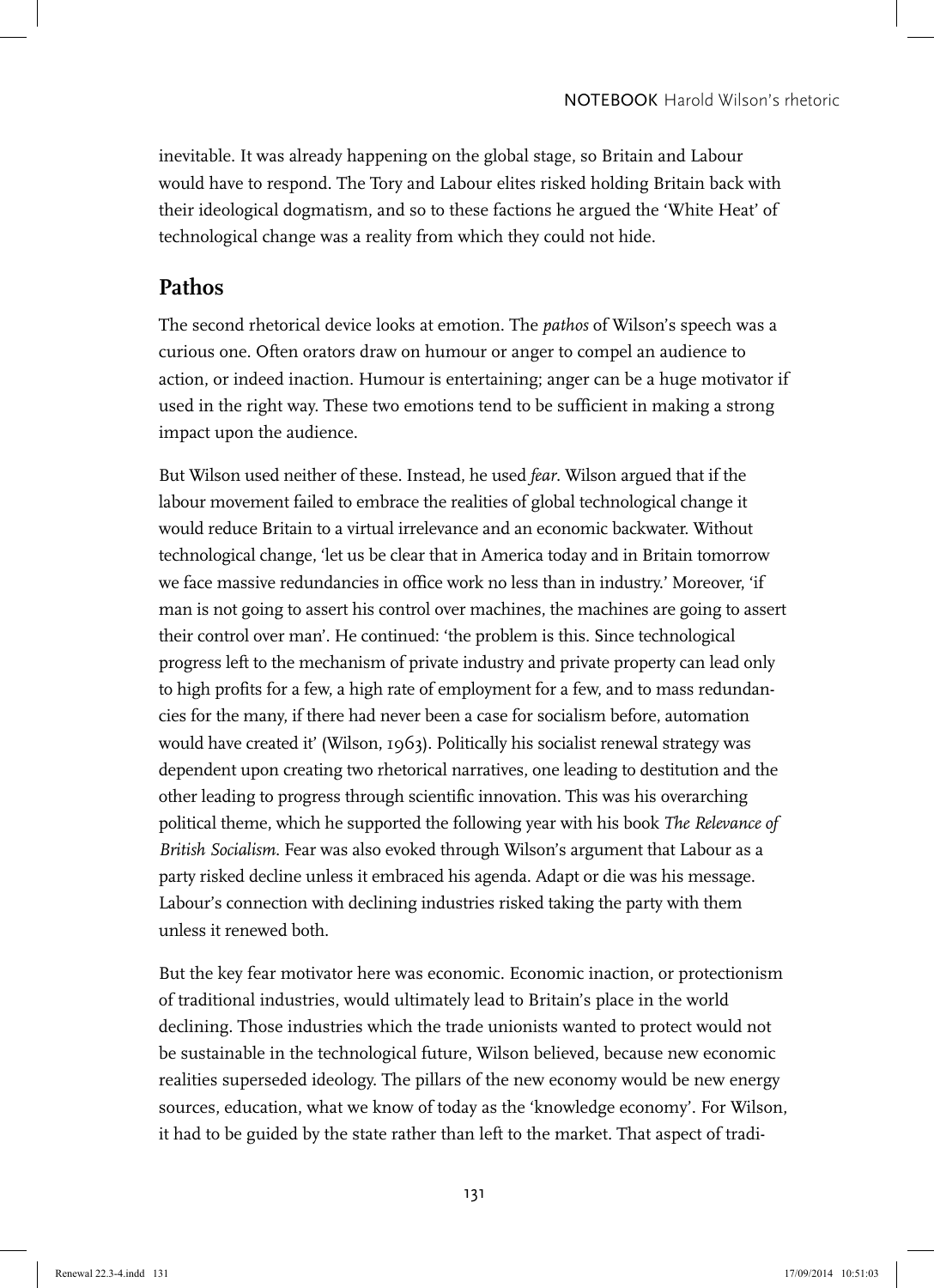tional Labour rhetoric remained, giving them hope whilst the focus had to shift from the old to the new. Convincing the audience of the immediacy and need for such a shift required this emotional motivation.

### **Logos**

The final rhetorical device I will examine is *logos*. In any speech a clear message the audience connects to is needed. This is the overarching theme that compels the audience to lend them their ears. For Wilson, the logic of his argument was practical. Because of the rise of automation in the US, the new speeding up of computing technologies and the impact that it was having on industries such as car production, the UK risked being unable to keep up with these more efficient economies. Put simply, the traditional methods of production were too slow to keep up with these changing times. Since the labour movement represented the bulk of those workers through the affiliated unions, convincing them that the choice was between new technologies and decline was a vital part of the speech.

A key part of Wilson's *logos* was that technological advancement would create new jobs. 'Allowing for the fact that the automative revolution here will be later and slower, we have to be ready to create 10 million new jobs in Britain by, say, the mid-1970s' (Wilson, 1963). This of course taps into the innate implication that the older industries would decline. But whilst the mines may be closing, new opportunities would open up. To generate these new opportunities, Wilson was clear about his proposed strategy.

First, we must produce more scientists. Secondly, having produced them we must be a great deal more successful in keeping them in this country. Thirdly, having trained them and kept them here, we must make more intelligent use of them when they are trained than we do with those we have got. Fourthly, we must organise British industry so that it applies the results of scientific research more purposively to our national production effort. These, then, are the four tasks'

which represent the ballast of Wilson's logos (Wilson, 1963). He continued by emphasising the importance of educational reform, stressing that 'to train the scientists we are going to need will mean a revolution in our attitude to education, not only higher education but at every level' because 'as a nation we cannot afford to force segregation on our children at the 11-plus stage' (sic) (Wilson, 1963). Therefore the logical basis of Wilson's argument is that it can only be achieved by educational reforms that 'believe in equality of opportunity' (Wilson, 1963).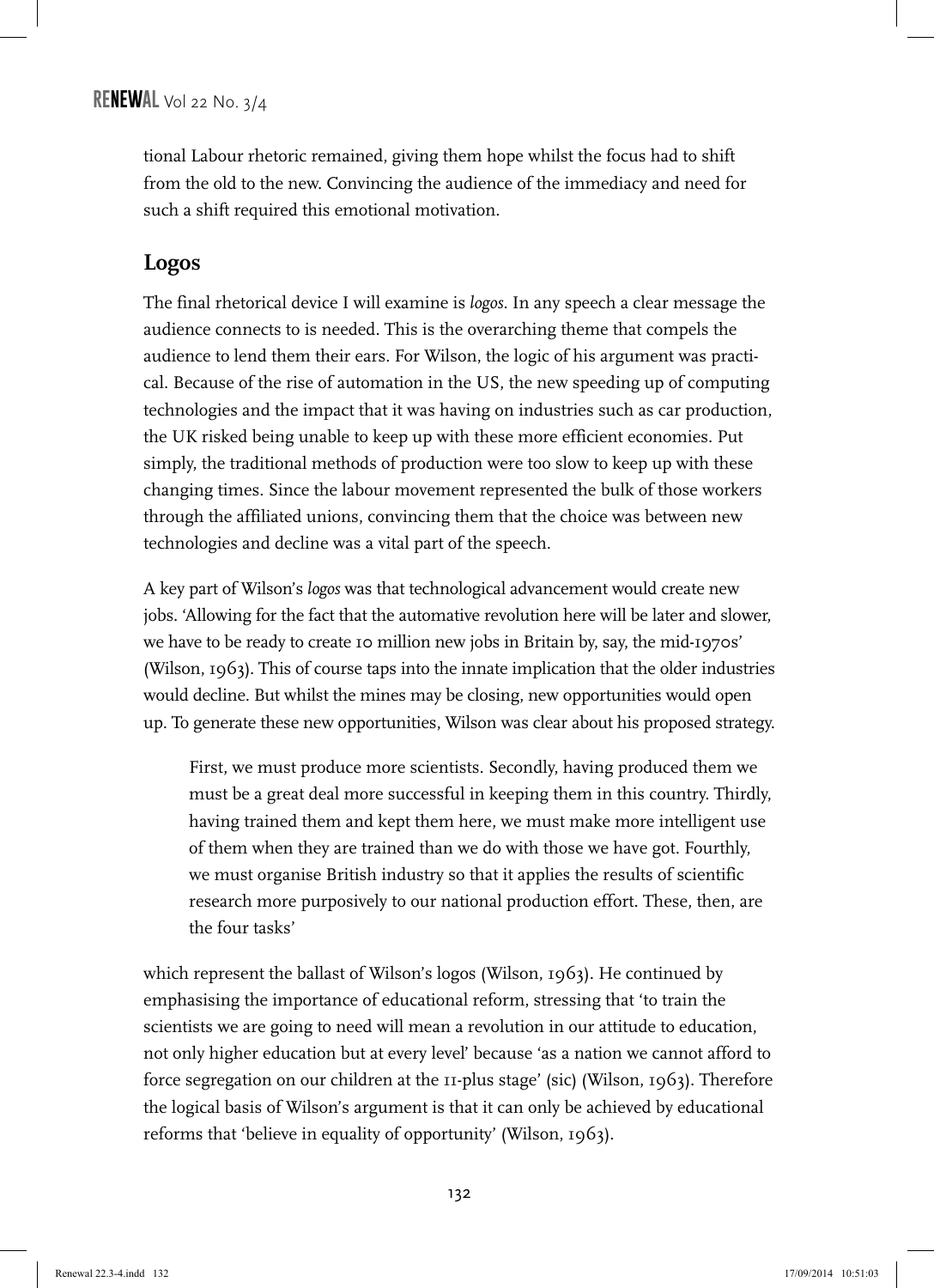It would be facile to suggest that Wilson turned the entire labour movement towards embracing technological change in one speech. However, the logic of his argument strove to appeal to those who recognised the necessity. Moreover, by appealing to their instincts as a collective movement he was hoping the logic behind connecting socialist principles with investment in science and education would renew socialism in such a way as to make it relevant in this changing world. Indeed, if the new economy was technologically progressive, held together by collective instincts, whilst simultaneously guided by the state, he was able to show the world that Britain could out-do them using social democratic principles. By doing so, he hoped Britain may be able to compete with the freer market in the US and the communist theology of the Soviet Union.

Yet by presenting a seemingly logical plan to run alongside the broad aspirational rhetoric of renewal, Wilson sought to convince his audience that his logic was not only theoretically possible but also practically vital. Thus he was able to lay the foundations for a new dimension to Labour – Labour as the party of practical, ideological, and technological change. Of course, whether this resonated with the trade union elite representing the older heavy industries is a matter for scrutiny elsewhere, but the point is Wilson's 'White Heat' speech exploded onto the labour movement with the intention of changing it in such a way as to keep the party relevant in the evolving world.

#### **Summary**

To begin summing up I shall now briefly rhetorically analyse the totality of the speech using the rhetorical devices interdependently. First, the audience accepted Wilson's credibility in making this speech because he was new. *New* Leader, *New* Labour, *New* Vision. Wilson had a clear vision for his renewal strategy. It was important for Wilson to keep Labour confident that the divisive years of the 1950s had been put behind them once and for all. The ideological feuds between the Bevanites and the Gaitskellites could, Wilson hoped, be united behind his argument for scientific socialism. This was an implicit intention, given the speech was focused firmly on the future, but clearly Wilson was crying out for unity behind a specific vision of change. In fact it could well be argued Wilson strove for a new Labour Party on day one, but that would be to overstate its subsequent impact, which is explored in other places. Second, because Wilson's *ethos* was strong with the audience, he was able to draw in *pathos* to inject fear as a motivating factor. Fear of irrelevance, fear of losing your position, fear of capitalism dominating the future. This made them more likely to accept the *logos* of the speech, that of identifying a path away from that fear through